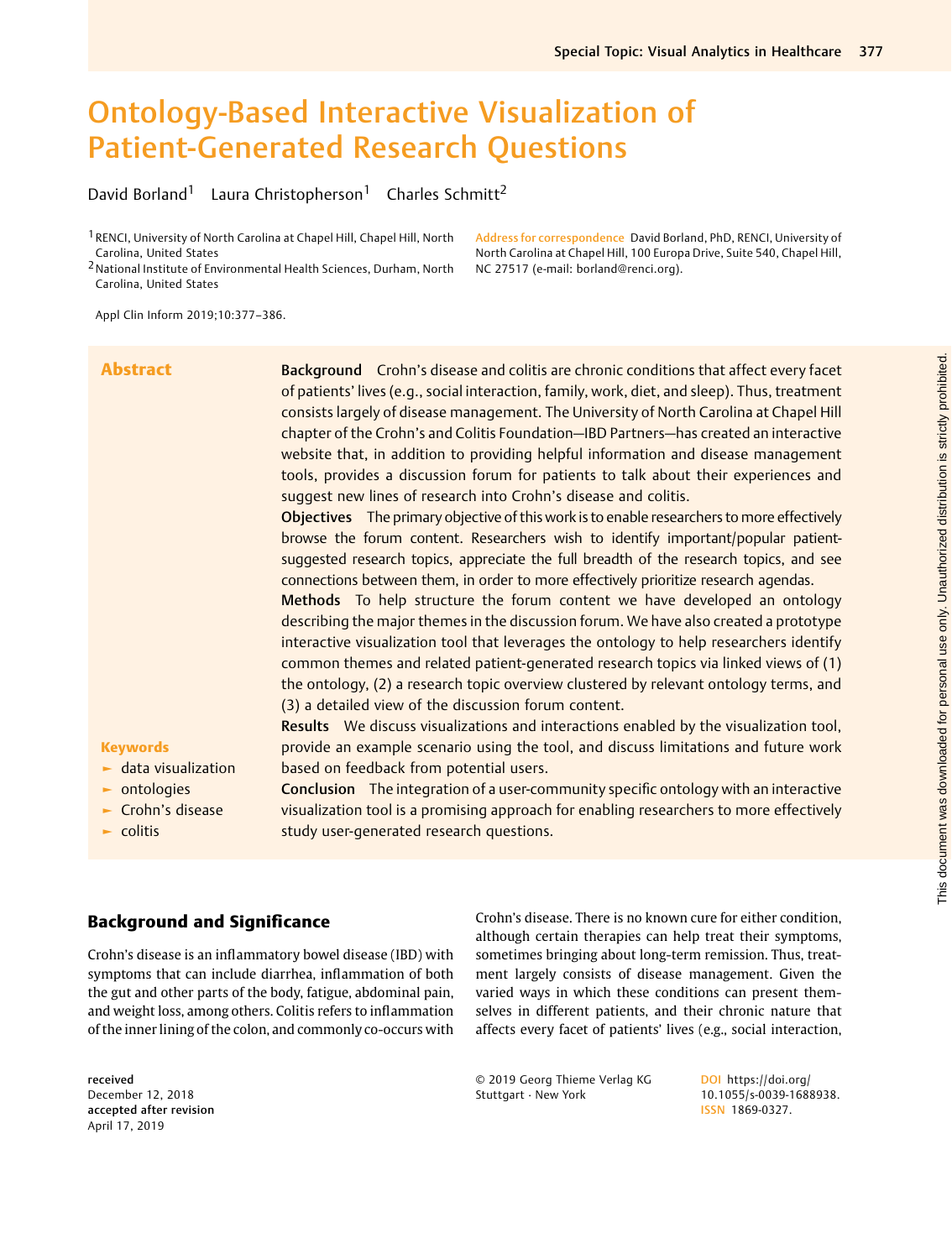family, work, diet, and sleep), researchers in the University of North Carolina at Chapel Hill chapter of the Crohn's and Colitis Foundation—IBD Partners (formerly Crohn's and Colitis Foundation of America [CCFA] Partners)—are interested in engaging patients to aid them in disease management and to collect information useful for researching potential treatments. To this end, they have created an interactive website that provides a discussion forum for patients to talk about their experiences, suggest and discuss new lines of research into their conditions, and vote on promising research topics.<sup>1</sup>

Although such a forum can be invaluable for generating and prioritizing research questions based on patient experiences,it can be time and labor intensive sifting through all of the questions and comments on the discussion forum, trying to effectively interpret such a large volume of text. IBD Partners is interested in developing more efficient approaches for identifying common themes and determining which research questions are most frequently discussed by patients. Interactive visualization offers a potential solution to help clinicians and researchers explore the data and identify the salient questions and needs of the patients.

Interactive visualization has proven to be a useful method for analyzing datasets across a wide range of disciplines, including in the health care domain, $2,3$  and holds great promise for advancing the state-of-the-art in health care Many visualization tools for health care applications operate on a wide variety of structured data. $4-7$  Prior work in visualizing structured data from patients with various types of abdominal pain includes that of Rao et al, which involves the extraction of diagnostic paths from electronic health record (EHR) data. $8$  While such work can be very effective, much of it is not directly applicable to the visualization of largely unstructured text from an online patient forum. Sorbello et al present the utility of using structured text— MeSH terms—with a visual analytics interface for pharmacovigilance; however, they do not directly address the problem of extracting structured information from free text.<sup>9</sup> Tools such as Jigsaw<sup>10</sup> enable the interactive extraction and visualization of named entities and their co-occurrence from document collections, and the work of Sampathkumar et al shows the utility of an ontology-based approach for visualizing data from online health forums.<sup>11</sup>

Ontologies are controlled vocabularies that represent knowledge about a domain of interest.<sup>12</sup> They offer richer representations than other controlled vocabularies (e.g., taxonomies, thesauri) because they enable relationships beyond hierarchical and synonymous. Ontologies have a long history in medicine and biological research, $13-15$  and are used for a variety of purposes, e.g., classifying literature for information retrieval, mapping and integrating diverse data sources, aggregating/clustering information, and natural language processing applications.<sup>16,17</sup> Biomedical ontologies tend to focus on representing encyclopedic knowledge about a given domain. For example,  $UBERON<sup>1</sup>$  contains approximately 20,000 concepts ranging from very granular anatomy (e.g., cell membrane) to larger systems (e.g., digestive system).

We have created an ontology to help organize the content of the IBD Partners forum and make it more suitable for computational analysis, and developed an interactive visualization prototype utilizing the ontology to enable the interactive exploration of the patient-generated forum content.

# **Objectives**

The primary objective of this work is to enable researchers to more effectively browse the forum content. Researchers wish to identify important/popular patient-suggested research topics, appreciate the full breadth of the research topics, and see connections between them, in order to more effectively prioritize research agendas. More broadly, this work aims to help physicians better understand how patients think about their condition.

To support these objectives, we have developed an initial ontology from the forum content. This ontology serves to help organize the concepts discussed in the forum, and can serve as the basis for the development of future analysis tools. We have also developed an interactive visualization prototype that uses the ontology to enable researchers to (1) explore the ontology and identify frequently used concepts from the ontology and links between these concepts, (2) identify similar research topics, as defined by shared ontology terms, and (3) quickly navigate the relevant forum text. Based on feedback from potential users, we identify future work using this prototype as a framework for the development of specialized interfaces for different user populations.

# Methods

#### Forum Data

The data snapshot used when creating the CCFA forum ontology consists of 97 research topics (i.e., user posts consisting of a proposed research question and a description of the question), and 121 user comments made by fellow patients on proposed questions, for a total of 17,322 words. An example research topic post is the following:

Question:

Nicotine has shown to be effective for UC [ulcerative colitis] in some individuals, both prior- and nonsmokers. What is the mechanism? Does nicotine affect the microbiome, the immune system, or both?

Description:

Big Pharma will not take on the role of studying nicotine as there is no \$\$\$ in it. Few studies with small sample sizes have been done but more research is needed.

Each research topic also has an anonymized user ID (400 unique users), the number of votes for each topic (1,246 total votes), and one of nine predefined categories (diet, medications, procedures and testing, environment, alternative therapies, lifestyle, genetics, exercise, and other) selected by the topic creator.

#### Ontology Creation

We initially performed an analysis of the forum data using  $1$  <http://www.obofoundry.org/ontology/uberon.html> some basic linguistic processing on the text, such as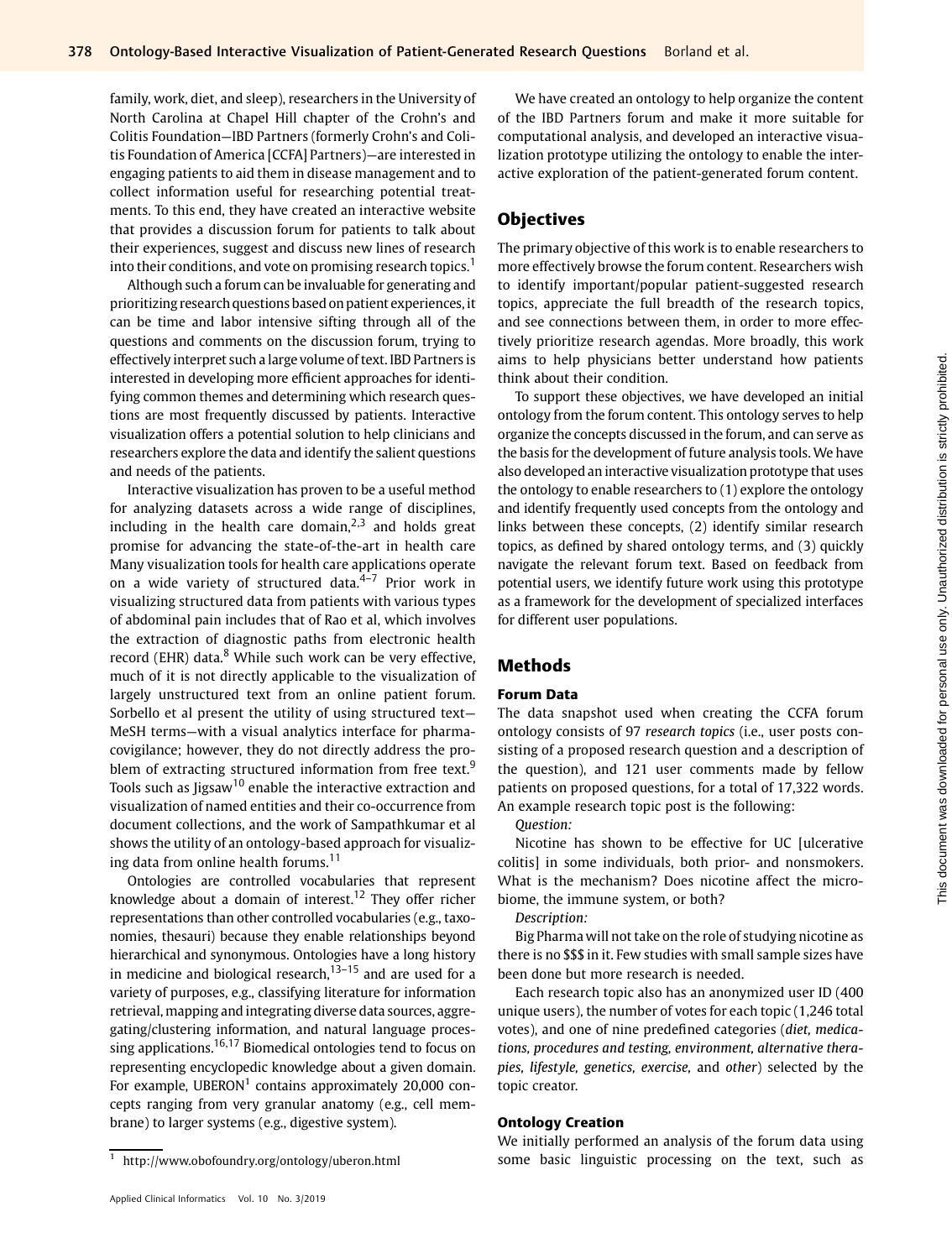calculating word and phrase frequencies. However, the results did not effectively capture the forum conversation. Phrases such as inflammatory bowel, controlled trial, and disease activity appeared frequently, which simply confirmed the obvious: patients were discussing IBD and its research. These frequencies did not capture the nuance of specific lines of research the patients were interested in.

We therefore created an ontology of the forum conversation to provide a structure that more effectively captures the depth and breadth of research topics in which the patients were interested. To create the ontology, we first conducted an in-depth, manual exploration of the forum text. Specifically, we applied content analysis to the forum text, sifting through manifest content (i.e., what is seen directly in the text, such as the occurrence of a particular word) to find latent content (i.e., underlying meaning, connotation, nuance). According to Wildemuth, "An example of latent content is the level of research anxiety present in user narratives about their experiences at the library."<sup>18</sup> In other words, a user may not directly state, "I am so anxious." Instead, the anxiety may be implied, e.g., "My heart won't stop beating so fast" or "I wish I could relax." Wildemuth notes, "Sometimes there is no existing theory or research on your message populations; you may not know what the important variables are. The only way to discover them is to explore the content."<sup>18</sup> In other words, it may be impossible to identify themes without first immersing one's self in the text, allowing the themes to be revealed as one becomes more intimate with the conversation. This is reflected in the fact that the most common predefined category assigned by users to their proposed research topic was other (34 out of 97, over 40%), implying that the categories did not fully capture the breadth of their interests and discussions.

The manual analysis was performed by a single member of the research team with significant experience in content analysis. Spreadsheet software with manual entry was used to keep track of the analysis. After completing the content analysis, it was clear that no existing ontology would adequately represent the patient conversations. Most biomedical ontologies provide encyclopedic objective knowledge about a particular subject, whereas the CCFA forum text describes personal patient experiences, emotions, and desires. The goal of CCFA physicians and researchers is to understand their patients' needs and wants, and an effective ontology needs to reflect this goal to help bridge the gap between how clinical practitioners, researchers, and patients view their conditions.

Our ontology structured and classified the raw information in the forum. Concepts (e.g., medication, surgery, diet, and symptom) discussed in the forum became "classes" in the ontology. Although relationships beyond hierarchical (e.g., medication treats symptom) are possible, our ontology does not currently include such relationships, and thus functions primarily as a taxonomy—a hierarchical grouping of terms. As the ontology is expanded, other types of ontological relationships (such as medication treats symptom) will be added. Additional concepts (primarily from the CCFA website to align with their approach to care) were included in anticipation of future forum conversations. Where applicable, classes from two pre-existing ontologies, the Ontology for Adverse Events  $(OAE)^2$  and the Disease Ontology  $(DO)^3$ , were used. In total, 165 classes from the OAE and 36 from the DO were included. During the ontology creation, we consulted with the IBD Partners team to ensure that the ontology structure seemed appropriate. The resulting ontology describes a hierarchy of 337 total classes, with seven toplevel classes: comorbidity, diagnosis/monitoring method, IBD course, quality of life, risk factor, symptom, and treatment method, and a maximum depth of 6. The ontology was created using Protégé,<sup>19</sup> exported in OWL format<sup>4</sup>, and converted to an OBO Graph<sup>5</sup> using ROBOT<sup>6</sup> for easy ingestion into our visualization tool. Based on the content analysis, each research topic was labeled with one or more terms from the ontology. Although the initial content analysis was conducted based on the research topic question, description, and comments, only the question and description were used for labeling. A chart showing the frequency of each top-level ontology term when labeling the research topics, along with immediate children for top-level terms that have a child with frequency greater than 1, is shown in  $\rightarrow$  Fig. 1. The ontology structure and linkage to the research topics enable the interactive visualization described in the next section.

#### CCFA Explorer

The CCFA Explorer is a browser-based tool developed using the D3 visualization library<sup>20</sup> that consists of three different interactive visualizations: (1) the CCFA forum ontology, (2) an overview of the patient-generated research topics, and (3) a detailed view of the forum text and other information about each research topic ( $\nightharpoonup$ Fig. 2). The ontology visualization enables researchers to understand the structure of the ontology, see which areas of the ontology were more frequently discussed by the forum users, and see how frequently different ontology terms were discussed together in the same research topic. The research topic overview enables researchers to quickly identify clusters of research topics that discuss similar ontology terms, and the detailed view enables the researcher to read the forum text in-depth. In order to understand relationships between ontology terms and research topics, users can select visual elements representing ontology terms or research topics in each view. All three views are linked to automatically highlight relationships from the various visual elements in each view to the selected items. These linked views enable the researcher to, for example, quickly examine the forum text associated with an ontology term of interest, or determine which ontology terms are related to a cluster of research topics. To develop effective interactive visualizations, Shneiderman's visual information seeking mantra—overview first, zoom and filter, then details on demand—has been adopted by a wide range of data visualization tools.<sup>21</sup> We adopt this approach, providing overviews of the CCFA ontology and

- <sup>4</sup> https://www.w3.org/OWL/
- <sup>5</sup> https://github.com/geneontology/obographs
- <sup>6</sup> <http://robot.obolibrary.org/>

<sup>2</sup> <http://www.oae-ontology.org/>

<sup>3</sup> <http://disease-ontology.org/>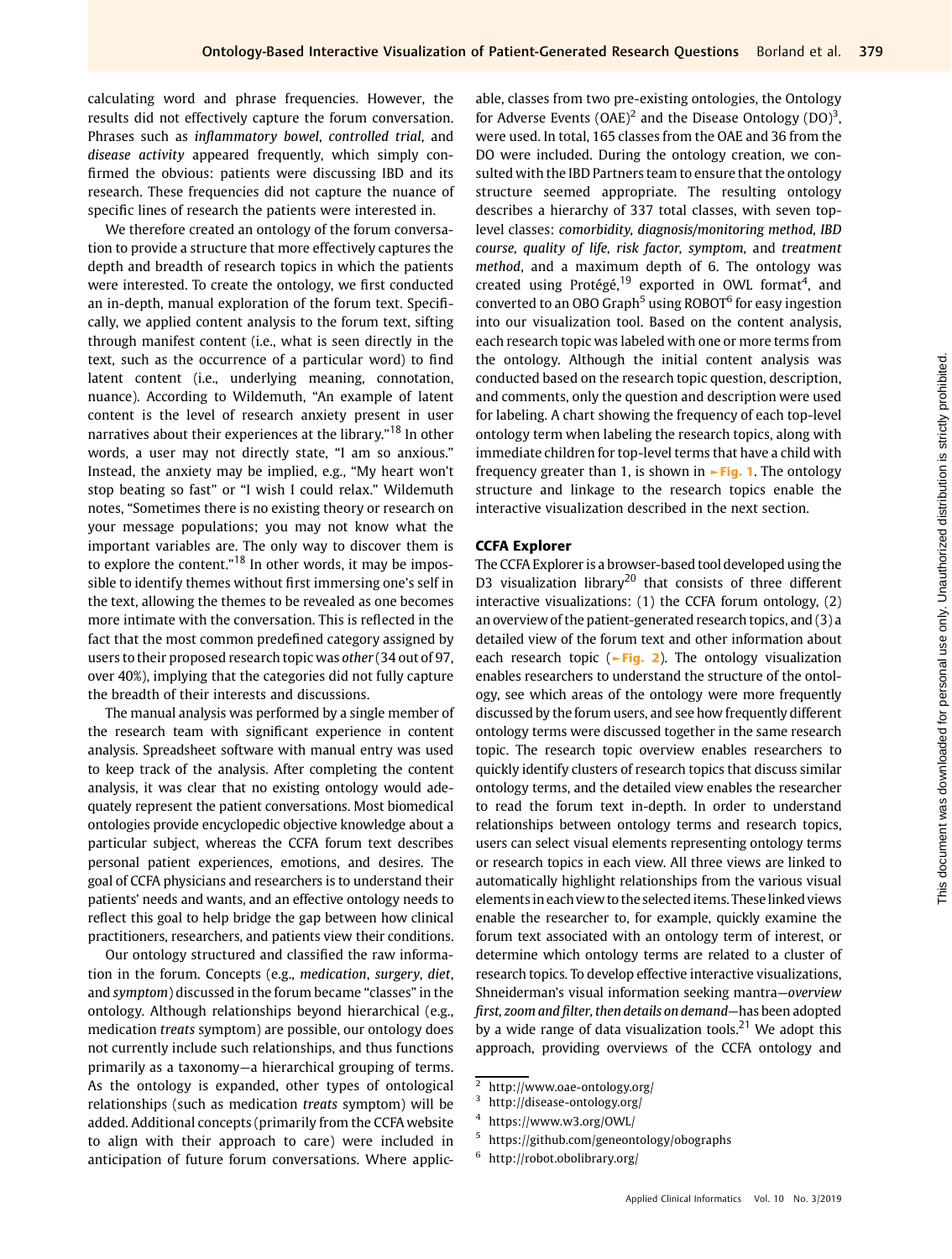| REPRESENTATIVE CLASSES                 | <b>POSTS</b> |
|----------------------------------------|--------------|
| Comorbidity                            | 11           |
| Diagnosis/monitoring method            | 7            |
| <b>IBD</b> course                      | 39           |
| Pre-diagnosis time period              | 1            |
| Diagnosis event                        | 5            |
| Post-diagnosis time period             | 31           |
| Quality of life                        | 8            |
| <b>Risk factor</b>                     | 58           |
| Demographic factor                     | 7            |
| <b>Environmental factor</b>            | 18           |
| Lifestyle factor                       | 20           |
| Physiological factor                   | 28           |
| Psychological factor                   | 5            |
| Symptom                                | 36           |
| <b>Gastrointestional manifestation</b> | 12           |
| Extra-gastrointestinal manifestation   | 3            |
| <b>Treatment method</b>                | 50           |
| Alternative therapy                    | 7            |
| <b>Holistic treatment</b>              | 12           |
| Medication                             | 28           |
| Surgery                                | 13           |

Fig. 1 Ontology class frequencies as used to label patient-generated research topics. Top-level classes, and immediate children for classes with a child with a frequency of at least 2, are shown.

forum content, along with the ability to filter and obtain detailed forum content based on patterns and relationships discovered from interacting with the overviews.

### Ontology Visualization

Hierarchies are a specific form of ontology, in which each node may have at most one parent, and multiple children. Visualization techniques for hierarchies include tree maps,<sup>22</sup> icicle plots,<sup>23</sup> and tree diagrams (e.g., tidy trees<sup>24</sup>). Although such visualization techniques are effective for showing hierarchical structure, they are not designed to show other types of ontological relationships. Network diagrams offer the

ability to encode different types of relationships via different styles of links in the diagram. Due to this flexibility we adopted this approach, although the current version of the ontology contains only hierarchical "is a" relationships. Kamdar et al present research analyzing user interactions with biomedical ontologies for different visualization types, including network diagrams, and show that different users interact with ontologies differently.<sup>25</sup> Such research suggests that a suite of ontological visualization approaches may be useful, especially when dealing with different user populations, which will help inform our future work.

The CCFA Explorer force-directed network shows the ontology structure and indicates the most prominent ontology terms (-Fig. 2, left). Each ontology term is represented by a node in the visualization, and links (i.e., arrows connecting nodes) indicate "is a" hierarchical relationships (e.g., medicine is a treatment method). Node radius is proportional to the number of research topics labeled with that ontology term. For any given ontology term, if a research topic has been labeled with that term, the research topic is labeled with all ancestors of that ontology term. Thus no child node will ever be larger than its parent. When the visualization initially loads, node labels for top-level terms in the ontology are visible. Labels for other nodes appear when the user hovers over a node, or upon user selection as described in the Interactive Selection and Highlighting section.

Many researchers may already have an idea of what ontology terms they are interested in. To facilitate rapid identification of predetermined areas of interest, the ontology visualization includes a search box. The user can begin typing into the search box, which shows suggestions for all matching ontology terms. Node labels for all matching ontology terms will be shown and highlighted in red, enabling the user to investigate nodes of interest.

#### Topic Overview

The topic overview uses t-SNE, $^{26}$  via the t-SNE.js library<sup>7</sup>, to lay out circular glyphs representing each research topic (►Fig. 2, middle). t-SNE is a technique for dimensionality reduction that can be used to lay out objects (e.g., research topics) in two dimensions based on their similarity across a large number of dimensions (e.g., labeled ontology terms). We use t-SNE to place research topics labeled with similar sets of ontology terms closer together, which enables the user to visibly identify clusters of research topics labeled with similar sets of ontology terms. The radius of each glyph is proportional to the number of forum comments made in response to that research topic, and the outline thickness is proportional to the number of user votes for that topic, enabling the user to identify popular topics. The glyph color represents which of the nine predefined categories was chosen by the research topic creator.

We introduce three modifications to the standard t-SNE layout to enable more effective visualization of the CCFA forum data. (1) Because two or more research topics may be labeled with similar sets of ontology terms, glyphs may overlap and occlude each other. Such overplotting can make it difficult to

<sup>7</sup> https://github.com/scienceai/tsne-js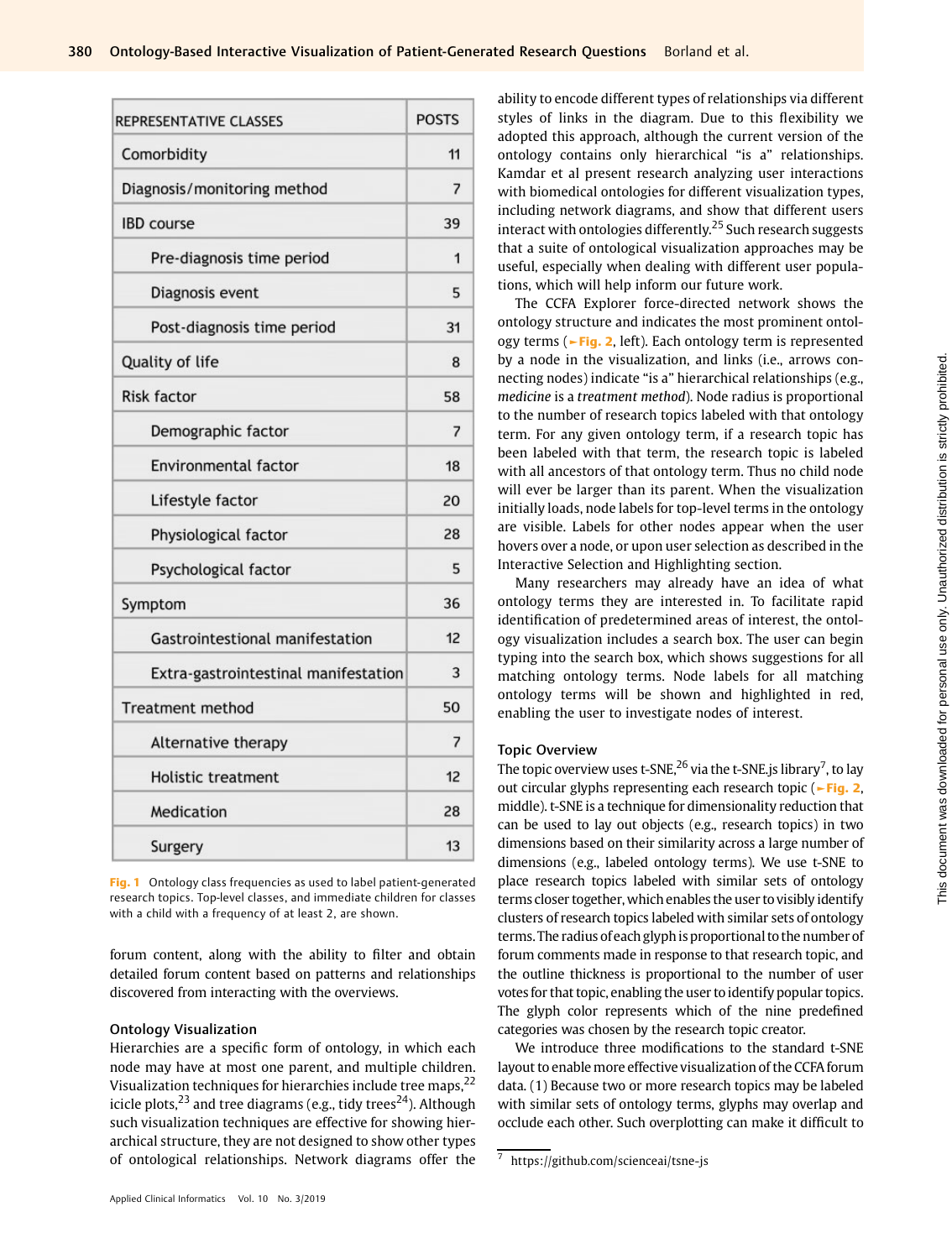

Fig. 2 The CCFA Explorer interface: ontology (left), topic overview (middle), and topic details (right).

see cluster sizes for very similar research topics, and to see and select individual topics. We therefore apply a force-directed layout for overlapping glyphs that separates the centers of each glyph while maintaining some overlap to indicate closely related clusters ( $\blacktriangleright$  Fig. 3A). (2) Due to the hierarchical nature of the ontology, we enable weighting of higher-level (closer to the root) or lower-level (closer to the leaves) ontology terms to determine at which level in the hierarchy research topic glyphs are clustered.Weighting higher-level ontology terms results in fewer clusters based on more general terms (►Fig. 3B), and weighting lower-level terms results in more clusters based on more specific terms (**-Fig. 3C**). (3) Greater weights can be applied to the currently selected ontology terms, resulting in clusters reflecting combinations of the selected terms. For example, ►Fig. 3D shows a layout emphasizing two selected ontology terms, with three clusters indicating the presence of only the first term, only the second term, or both terms. This

feature enables, for example, easy selection of all research topics with a given set of ontology terms.

#### Topic Details

The topic details view is a scrollable list of panels for each research topic in the forum. Each research topic panel contains the research question, description, and comments for that topic, along with additional information such as the number of user votes, color-coded user-selected category, and tags indicating the ontology terms labeling that topic (►Fig. 4). Users may select three different levels of details to display each research topic's text: (1) question only, (2) question and description, and (3) question, description, and comments. The list of research topics can be sorted by topic ID, user ID, number of votes, number of comments, and category. The list can also be filtered based on currently selected research topics or ontology terms, as described in



Fig. 3 Modifications to the standard t-SNE layout: (A) force-directed layout of overlapping glyphs to increase cluster legibility, (B and C) differential weighting of ontology terms emphasizing (B) higher-level terms resulting in fewer, more general clusters and (C) lower-level terms resulting in a larger number of more specific clusters, and (D) emphasizing the currently selected ontology terms for clustering.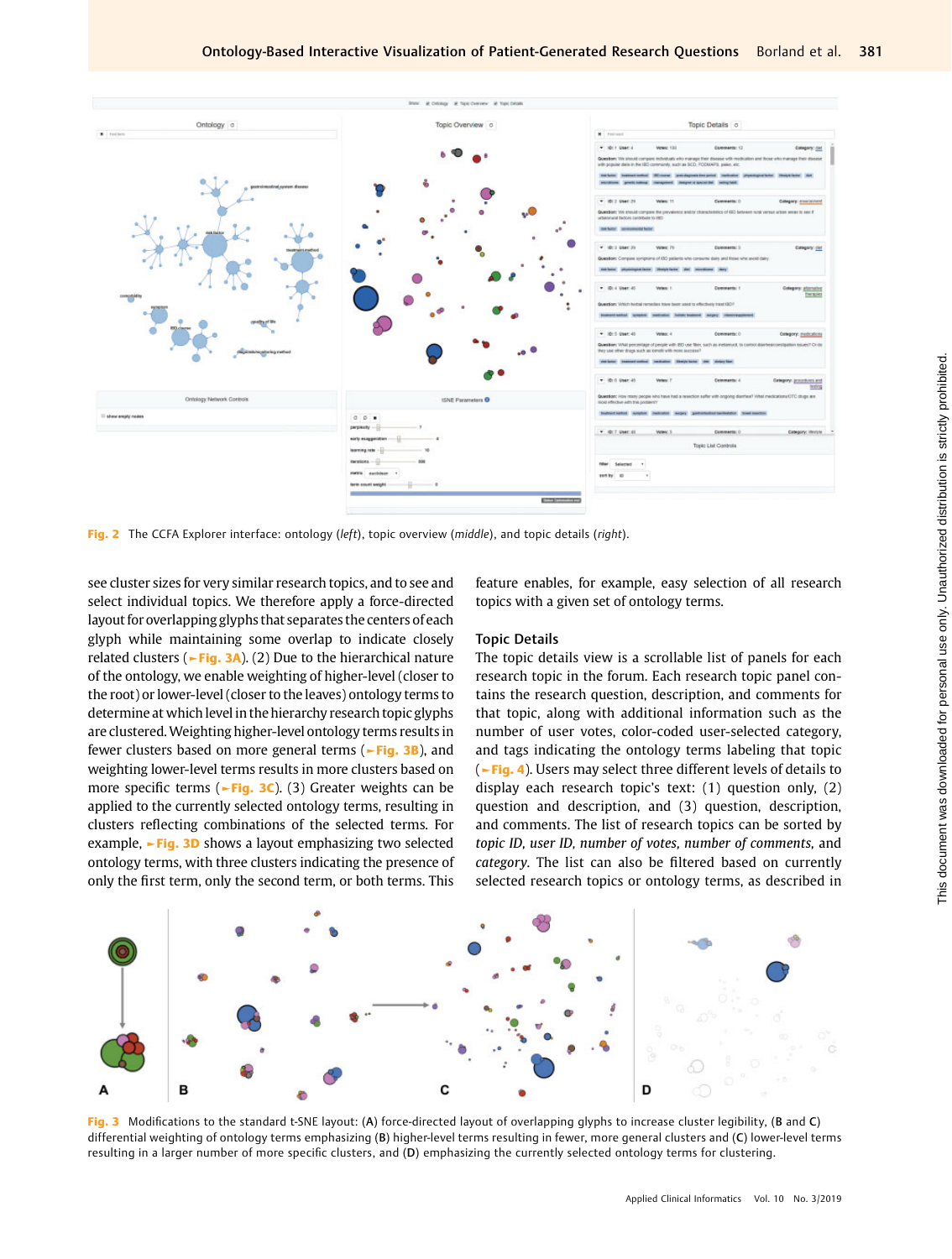| ID: 83 User: 2560                                                                           | Votes: 3                                       | Comments: 3                                                                                                                                                                                                                                                                                                                                        | Category: procedures and<br>testing |  |  |
|---------------------------------------------------------------------------------------------|------------------------------------------------|----------------------------------------------------------------------------------------------------------------------------------------------------------------------------------------------------------------------------------------------------------------------------------------------------------------------------------------------------|-------------------------------------|--|--|
|                                                                                             |                                                | <b>Question:</b> Creation of a test to verify or deny IBD in persons struggling with symptoms                                                                                                                                                                                                                                                      |                                     |  |  |
|                                                                                             |                                                | <b>Description:</b> It took 16 years to verify my Cohn's, from age 13-29 years. Had all sorts of tests and was treated like I was<br>crazy. Spent a month in treatment due to anorexia because eating was so painful. Diagnosed by having exploratory<br>surgery. Because of that I had malnutrition, lost all my teeth and suffered way too long. |                                     |  |  |
|                                                                                             |                                                | <b>Comments</b>                                                                                                                                                                                                                                                                                                                                    |                                     |  |  |
| 1. User: 2777 There is a blood test for this.                                               |                                                |                                                                                                                                                                                                                                                                                                                                                    |                                     |  |  |
| <b>2. User:</b> 2777 There is a blood test for this. It was only developed a few years ago. |                                                |                                                                                                                                                                                                                                                                                                                                                    |                                     |  |  |
|                                                                                             | 3. User: 727 Do you know the name of the test? |                                                                                                                                                                                                                                                                                                                                                    |                                     |  |  |
| treatment method<br><b>IBD</b> course                                                       | symptom<br>surgery                             | diagnosis/monitoring method<br>diagnosis event                                                                                                                                                                                                                                                                                                     | pre-diagnosis time period           |  |  |

Fig. 4 An example research topic in the topic details view.

the Interactive Selection and Highlighting section. In addition, the user can search for text in the search box, with the matching text highlighted in red in each research topic panel.

### Interactive Selection and Highlighting

The user can interactively select visual elements representing ontology terms or research topics in any of the three views, and all views will be automatically updated to highlight relationships to the selected items. These linked views enable the researcher to perform actions such as finding all research topics labeled with a selected set of ontology terms, or determining which ontology terms a selected cluster of research topics share in common.

We define three types of possible relationships between ontology terms and research topics: (1) the co-occurrence between two ontology terms is the number of research topics that have been labeled with both terms, and therefore is an indication of which ontology terms are discussed together by the forum users. For multiple selected ontology terms, the cooccurrence between a term and the selection is the size of the union of the common research topics. (2) The association between two research topics is the number of ontology terms that the two topics share in common, and is an indication of how closely related the two topics are. For multiple selected research topics, the association between a research topic and the selection is the size of the union of the ontology terms they have in common. (3) The connection between an ontology term and a research topic is 1 if the topic is labeled with that term, and 0 otherwise. For multiple selected ontology terms or research topics, the connection is the sum of each individual connection.

In the ontology visualization, ontology terms can be selected by clicking on the node for that term. In the topic overview, research topics can be selected by clicking on the glyph for that topic. In the topic details view, research topics can be selected by clicking on the panel for that topic, and ontology terms can be selected by clicking on the tag for that term in any given topic. In all views, selected visual elements are represented by dashed outlines for consistent representation of selections. Selection in any view results in highlighting in all three views.

In the ontology visualization, the co-occurrence with any currently selected ontology terms is represented by an inset circle for each node, with size proportional to the co-occurrence and color proportional to the percent co-occurrence (co-occurrence divided by total number of research topics connected to the selected ontology terms  $\times$  100) with the selected ontology terms ( $\blacktriangleright$  Fig. 5A). Similarly, the association with any currently selected research topics is represented by an inset circle with radius proportional to the association, and color proportional to the percent association (association divided by total number of selected research topics  $\times$  100) with the selected research topics ( $\blacktriangleright$ Fig. 5B). In both cases, labels are displayed for any nodes with a percent co-occurrence/association of at least 25%. In the case of selected ontology terms and selected research topics, highlighting research topic connections takes precedence in the ontology visualization. Whenever there is a current selection being used for highlighting, a label is shown in the visualization indicating what is currently being highlighted, e.g., "nodes colored by co-occurrence with two selected ontology terms" or "nodes colored by connection to three selected topics." Automatic highlighting of the ontology visualization enables the user to quickly find ontology terms that are discussed in the same research topics, and which ontology terms are related to the selected group of topics.

In the topic overview, the connection with any currently selected ontology terms is mapped to glyph color saturation, normalized by the total number of selected ontology terms (►Fig. 3D). Similarly, the association with any currently selected research topics is also mapped to glyph color saturation, normalized by the by total number of ontology terms for that glyph's research topic (such that any selected topic will be fully saturated). In the case of selected ontology terms and selected research topics, highlighting ontology term connections takes precedence in the topic overview. Whenever there is a current selection being used for highlighting, a label is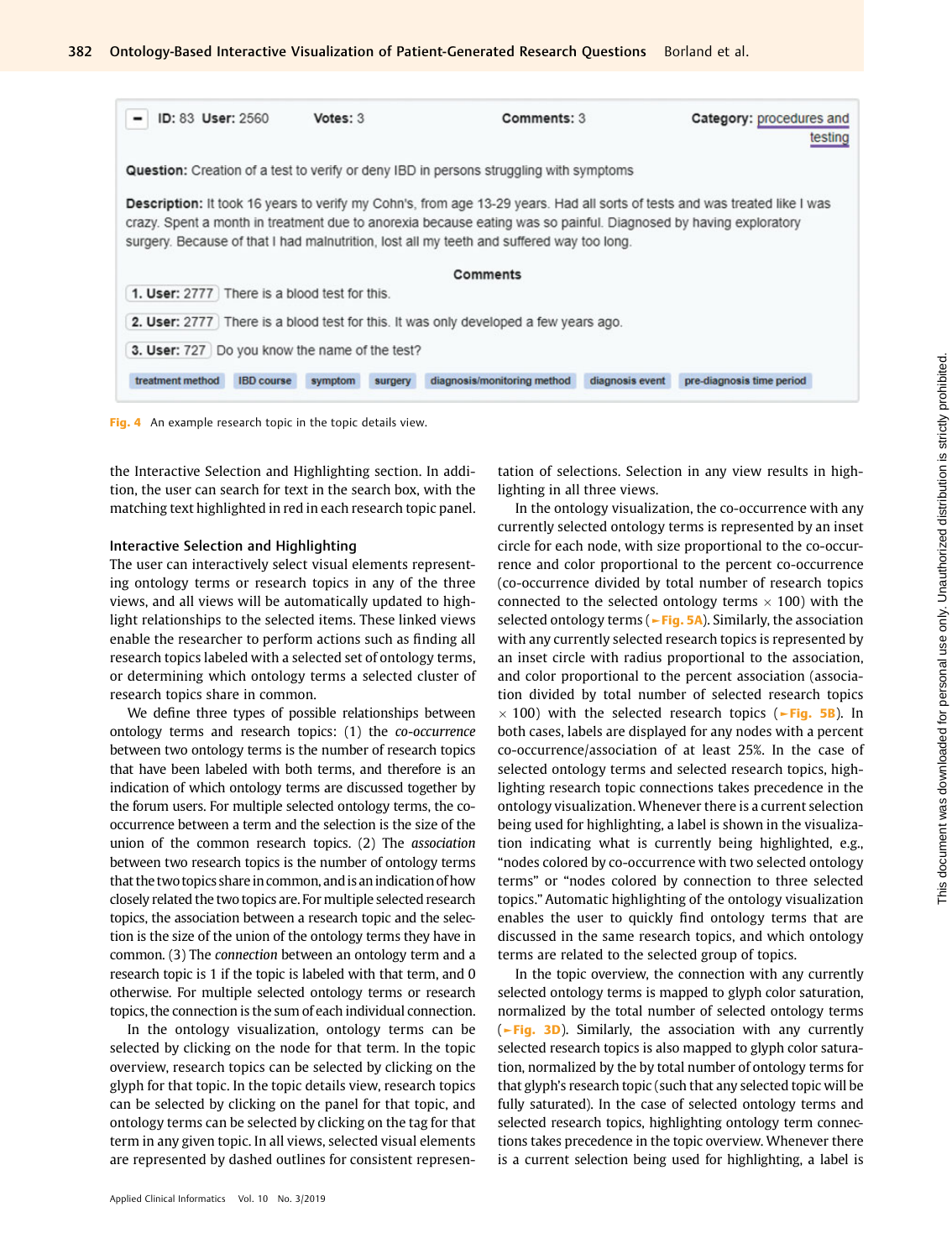

Fig. 5 Interactive highlighting of the ontology visualization, enabling (A) highlighting of co-occurrences with a selected ontology term (drug), and (B) highlighting of connections to research topics selected in one of the other views.

shown in the topic overview indicating what is currently being highlighted, e.g., "topic color saturated by association with four selected topics" or "topic color saturated by connection to one selected ontology term." Automatic highlighting of the topic overview enables the user to quickly find research topics related to ontology terms of interest, and discover research topics with ontology terms in common.

In the topic details view, research topics can be optionally filtered by selected or connected. For selected, if any research topics are selected, only those topics will be shown. For connected, if there are any selected ontology terms or research topics, only topics with a nonzero connection or association will be shown. In this manner, the user can quickly drill down to see the forum text related to ontology terms or research topics of interest. In addition, the same color map applied to the ontology nodes during highlighting is applied to the ontology term tags for each research topic (►Fig. 6C).

## Results

► Fig. 6 illustrates how a researcher might explore the forum data. The researcher is interested in how the forum users discuss genetics, and whether there are any other concepts or themes that are discussed along with genetics. They begin typing "genetics" in the ontology term search box, which shows all ontology terms with matching text as they type, and select the ontology term "genetic makeup," which is then highlighted in red (►Fig. 6A). The researcher selects the "genetic makeup" node, which highlights the co-occurrences with that ontology termin the other ontology nodes. They notice that "medication" has a relatively high co-occurrence with "genetic makeup," indicating that forum users often discuss those concepts in the same research topics, and add "medication" to the ontology term selection. The researcher then re-runs the t-SNE in the topic overview to cluster research topics primarily by these two



Fig. 6 Example use case with selection of ontology terms (A), selection of research topics related to those terms (B), and detailed inspection of selected research topics (C).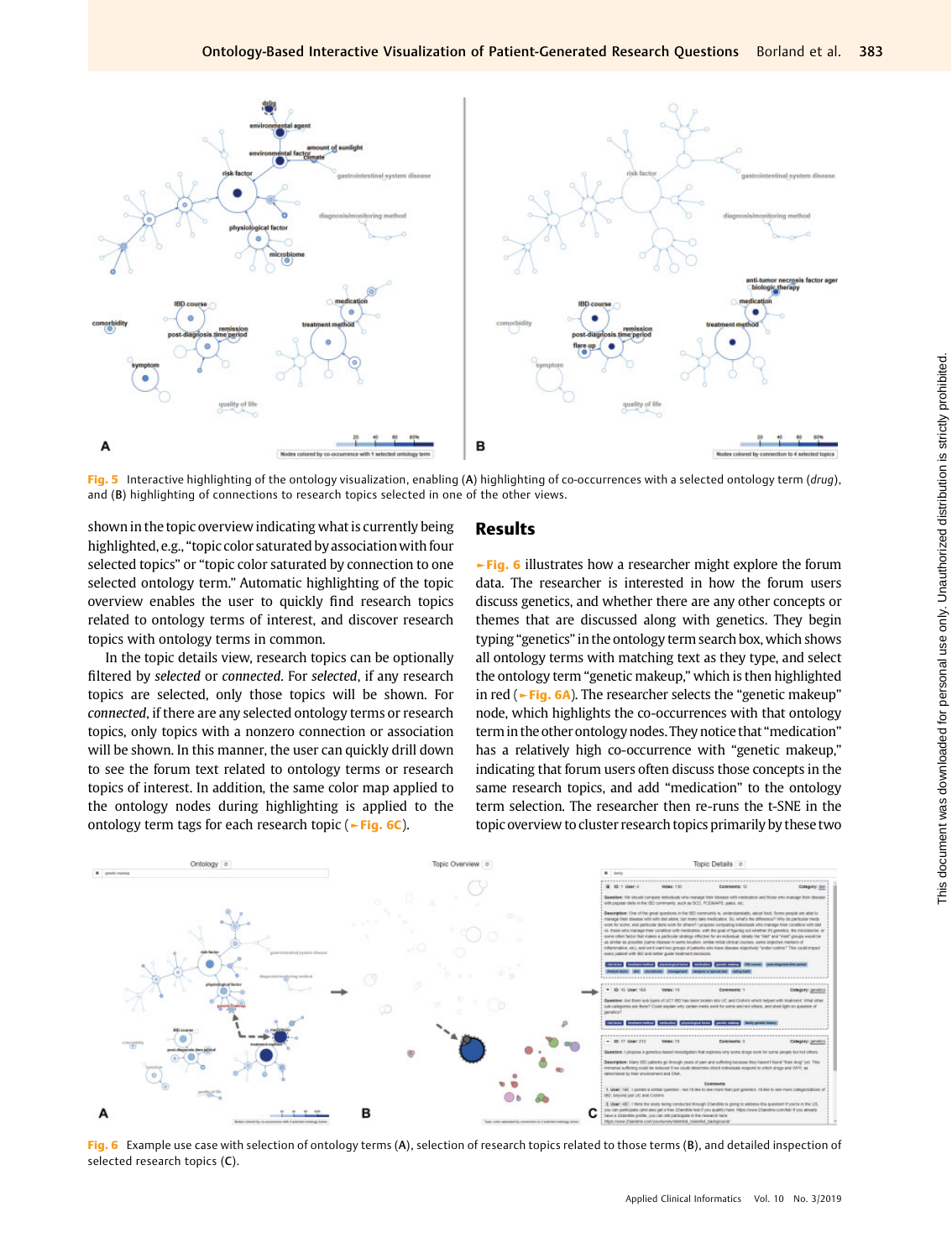selected ontology terms ( $\blacktriangleright$ Fig. 6B). The researcher notices a cluster of three research topic glyphs, including one very large glyph (indicating a popular research topic with many comments), and so selects those three research topic glyphs for closer inspection in the topic details view, which is filtered to show only the three selected research topics (►Fig. 6C). The researcher is then able to inspect the full text and comments of these research topics to answer various questions such as, "Are these patient-generated research questions really asking the same thing, or are they distinct," "Are these questions created by the same user, or different users," "Are there any shared misconceptions across the proposed research topics that should be addressed," etc. Various other exploratory work flows are also enabled by the tool, based on the research focus of the user.

# **Discussion**

After presenting the CCFA Explorer tool to members of the IBD Partners team, we received useful feedback that will help inform our future work. In general, they thought that the tool was a useful way to explore the CCFA forum data, and made it possible to quickly identify major themes and popular research topics; however, they felt that effective use of some of the tool's features may be too complex for users both researchers and others—who are unfamiliar with advanced interactive visual interfaces. Two themes in particular that were identified to address this issue were (1) the utility of a simplified patient-facing interface focused on helping forum users find similar patients and more easily identify research topics relevant to them, and (2) a researcher-facing interface focused on helping researchers in specific domains quickly identify information related to their research area and generate summaries of relevant information that can be easily presented to stakeholders. To this end, we intend to refine our tool in various way. For example, the ontology visualization, while effective at showing the overall structure of the ontology and highlighting relationships with the ontology terms, is not very well suited for navigation to find ontology terms of interest. We therefore plan to redesign our ontology visualization to make navigation easier, while incorporating some of our current work in interactive highlighting. We also plan to explore the use of text summarization techniques to include in a summary panel that will present an infographic-like view of any currently selected ontology terms or research topics.

Nelson et al present a useful rapid-prototyping model for refining user requirement for dashboards in a health care setting that will help inform our work as we adapt the interface for these specific user populations.<sup>27</sup> To aid in usability evaluation, we will also incorporate Dowding and Merrill's dashboard visualization heuristics, designed for evaluation of information visualizations in a medical setting.<sup>28</sup>

Another important line of future research will involve expanding the ontology to include a wider variety of relationships than the strict hierarchical relationships currently present. In addition, we will explore automatic and semiautomatic methods to analyze the forum text and classify research topics

Applied Clinical Informatics Vol. 10 No. 3/2019

based on existing ontology terms, or by expanding the current ontology. This will enable more rapid ingestion of additional research topics, as well as labeling the full forum conversation via comments. In addition, it may be fruitful to combine the visualization of unstructured data, as presented here, with structured data from an EHR, such as the work of Rao et al.<sup>8</sup>

Although the current version of the tool was developed with data specific to the structure of the CCFA forum content (e.g., questions, descriptions, and categories), much of the structure should be generalizable across a wide range of online discussion forums (e.g., questions, descriptions, and comments can map to discussion threads, and user IDs are typically associated with discussion thread content). It may therefore be useful to employ an abstracted forum-content structure, enabling the investigation of these techniques across a wider range of discussion forums involving patient-generated content. For example, previous work has applied ontologies to the analysis of self-help forums for chronic kidney disease.<sup>29</sup> Combining such ontology-based text mining approaches with the interactive visualization techniques described in this article could enable more effective exploration, analysis, and dissemination of online forum data across a wide variety of patient populations.

# Conclusion

We have presented an interactive visualization tool that enables users to explore patient-generated research questions from a forum for individuals suffering from Crohn's disease and colitis. We described the development of an ontology created from the forum text to help structure the forum content, enabling more effective analysis, visualization, and exploration of the data. To our knowledge, this is the first such ontology incorporating concepts of how patients actually talk about their own conditions. Using linked views that automatically highlight relationships between selected ontology terms and research topics, the researcher can gain insights into concepts of importance to the forum participants. Future work will further refine the tool for specific user populations, such as patients, or researchers with different analytical needs.

# Clinical Relevance Statement

The online forum for patients with Crohn's disease and colitis created by IBD Partners, where patients can discuss their symptom and propose potential research questions, is an invaluable source of information for researchers with a patient-centered research agenda. Our approach of combining an ontology with interactive visualization enables the investigation of important concepts and related themes in the forum content. Such an approach can serve as a model for future research into patient-generated content.

# Multiple Choice Questions

1. Ontologies are often organized primarily as hierarchies, and therefore hierarchical visualization techniques can be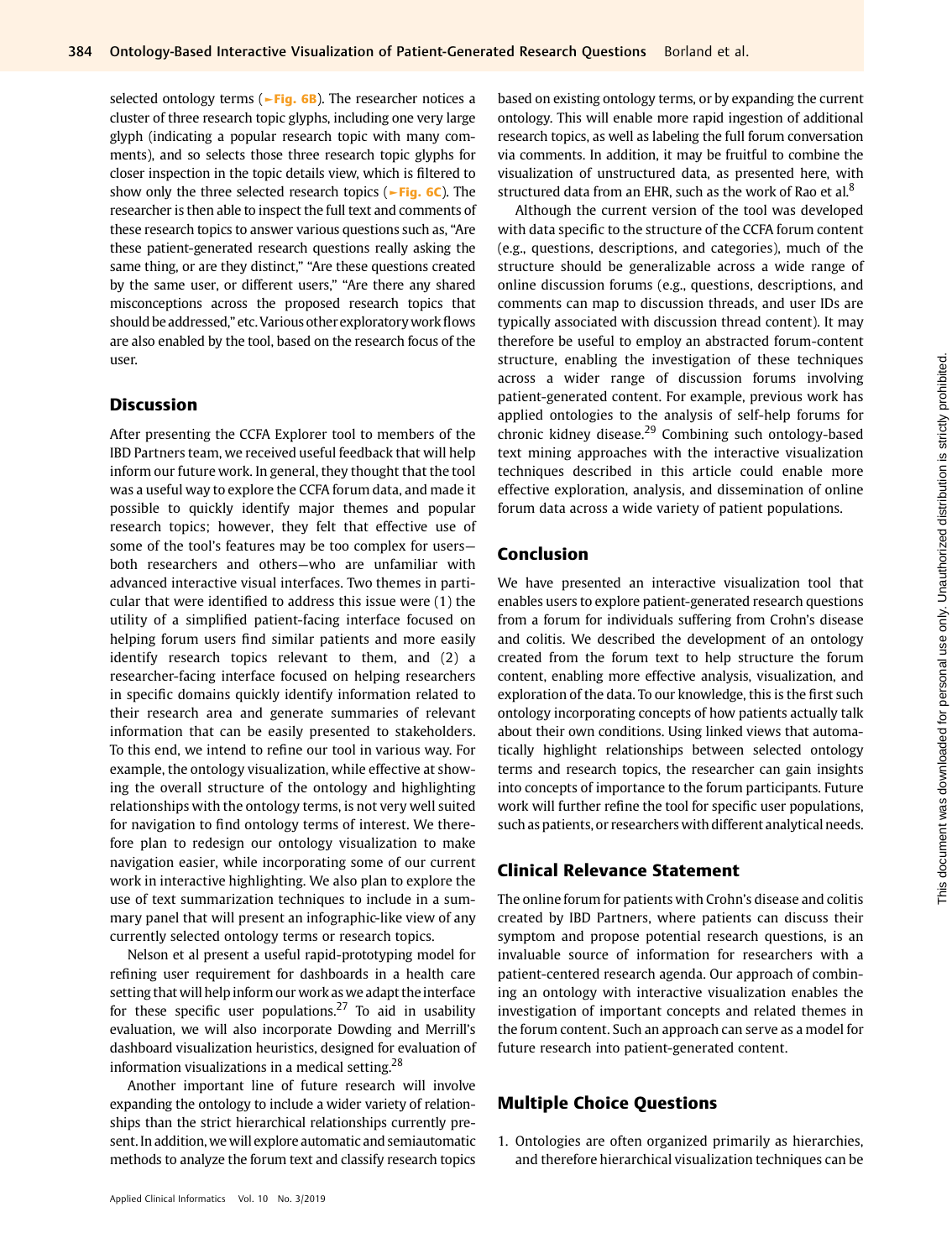used to visualize them. Although such visualization techniques are effective for showing the hierarchical structure, they are not designed to easily integrate other types of ontological relationships. Which of the visualization techniques below makes it easier to show relationships beyond hierarchical parent–child relationships?

a. Icicle plot.

- b. Force-directed network.
- c. Treemap.
- d. Tidy tree.

Correct Answer: The correct answer is option b. Icicle plots and treemaps are both space-filling techniques that effectively show hierarchical relationships via spatial layout, but do not directly enable the display of other types of relationships. Tidy trees, and other tree layouts, show relationships between nodes via links, but the layout is optimized to show hierarchical information. Force-directed networks also show relationships between nodes via links, but the layout is more flexible, enabling different types of relationships to more easily be shown via different types of links.

- 2. Controlled vocabularies are used for a variety of computerized tasks, e.g., search, metadata and description of information artifacts, classification of documents, etc. A vocabulary is considered "controlled" if it is planned, developed, and maintained by humans over the life of the vocabulary. Humans ensure that duplicate terms are not added, misspellings are corrected, and new terms are added as needed. There are a variety of controlled vocabularies, many of which you are familiar with even if you are new to the term "controlled vocabulary." For example, there are thesauri, glossaries, taxonomies, subject headings, etc. Each of these vocabularies differs in terms of complexity, typical usage, level of detail, etc. What is the one way in which an ontology differs from some of these other controlled vocabularies?
	- a. An ontology is limited to hierarchical parent–child relationships.
	- b. An ontology is typically unstructured, and difficult for machines to read.
	- c. An ontology permits a wider variety of relationships, and the development of customized relationships.
	- d. Ontologies are limited to synonymous/anonymous relationships.

Correct Answer: The correct answer is option c. Taxonomies, thesauri, ontologies, etc. allow for relationships between terms (e.g., parent/child, whole/part), but unlike its counterparts, an ontology permits wider variation of relationships and the development of customized relationships. Groups of people develop all gies, taxonomies, thesauri, etc.), often because the development effort is substantial and more heads help to reduce bias. Controlled vocabularies of all kinds are used for a variety of purposes; ontologies, taxonomies, thesauri are all used for classifying knowledge, metadata

and description, improving search, text mining, machine learning, etc. Ontologies are also frequently used for annotation of knowledge, as in the case of the gene ontology. Ontologies, and some other controlled vocabularies, are machine readable, making it easy to use for computation and programming.

## Protection of Human and Animal Subjects

This research was conducted with de-identified data from the CCFA Partners (now IBD Partners) Internet Cohort, made available via a Data Use Agreement with the University of North Carolina at Chapel Hill for a research project approved by the CCFA Partners Research Team.

### Conflict of Interest

None declared.

#### Acknowledgments

We would like to thank IBD Partners for their help in obtaining the data, refining the ontology, and providing feedback on the visualization prototype.

#### References

- 1 Chung AE, Sandler RS, Long MD, et al. Harnessing person-generated health data to accelerate patient-centered outcomes research: the Crohn's and Colitis Foundation of America PCORnet Patient Powered Research Network (CCFA Partners). J Am Med Inform Assoc 2016;23(03):485–490
- 2 Gotz D, Borland D. Data-driven healthcare: Challenges and opportunities for interactive visualization. IEEE Comput Graph Appl 2016;36(03):90–96
- 3 Shneiderman B, Plaisant C, Hesse BW. Improving healthcare with interactive visualization. Computer 2013;46(05):58–66
- 4 Simpao AF, Ahumada LM, Larru Martinez B, et al. Design and Implementation of a visual analytics electronic antibiogram within an electronic health record system at a tertiary pediatric hospital. Appl Clin Inform 2018;9(01):37–45
- 5 Radhakrishnan K, Monsen KA, Bae SH, Zhang W; Clinical Relevance for Quality Improvement. Visual analytics for pattern discovery in home care. Appl Clin Inform 2016;7(03):711–730
- 6 Wanderer JP, Gruss CL, Ehrenfeld JM. Using visual analytics to determine the utilization of preoperative anesthesia assessments. Appl Clin Inform 2015;6(04):629–637
- 7 Karami M, Safdari R. From information management to information visualization: development of radiology dashboards. Appl Clin Inform 2016;7(02):308–329
- 8 Rao G, Kirley K, Epner P, et al. Identifying, analyzing, and visualizing diagnostic paths for patients with nonspecific abdominal pain. Appl Clin Inform 2018;9(04):905–913
- 9 Sorbello A, Ripple A, Tonning J, et al. Harnessing scientific literature reports for pharmacovigilance. Prototype software analytical tool development and usability testing. Appl Clin Inform 2017;8(01): 291–305
- different kinds of controlled vocabularies (e.g., ontolo-10 Stasko J, Gorg C, Liu Z, Singhal K. Jigsaw: Supporting Investigative Analysis through Interactive Visualization. In: 2007 IEEE Symposium on Visual Analytics Science and Technology; 2007:131–138
	- Sampathkumar H, Chen XW, Luo B. Ontology-based visualization of healthcare data mined from online healthcare forums. Paper presented at: 2015 International Conference on Healthcare Informatics; Dallas, TX; IEEE, 2015:325–334